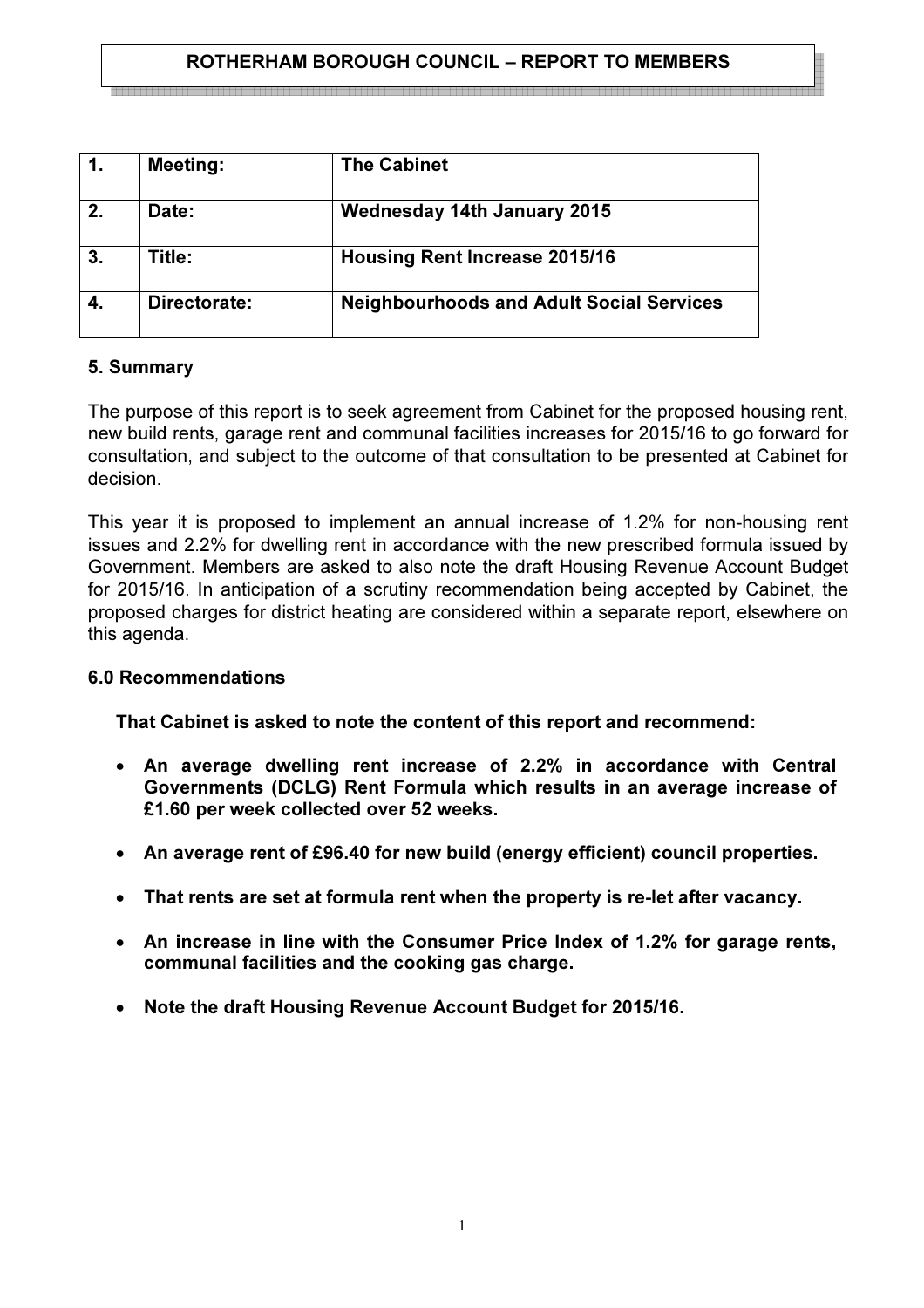# 7.0 Proposals and Details

## Council Rent Setting

- 7.1 Wherever possible this authority has sought to restrain annual charge increases, and it should be noted that Rotherham rents still rank as some of the lowest in the country. Since 2002/03 DCLG has, however, required all authorities to use a prescribed Formula to calculate each tenants rent and to apply annual increases to actual rents to achieve the Formula Rent (Formula Rent is the rent set under rent restructuring). The formula rent from April 2015 has been revised and will now be linked to Consumer Price Index (CPI) which is consistent with other inflation measures used in policy by the Government including benefits and pensions. Applying this new formula for 2015/16 produces an average rent increase for Council tenants of 2.2%. There would be major financial implications for the Council of not following this formula and these are addressed below.
- 7.2 The Government expects that all similar properties in the same local area will have equitable rent levels, even if properties are owned by different social landlords. This process is known as 'rent convergence'. The Government set a target for Authorities to achieve rent convergence by 2015/16. However, changes to the rent formula has removed the flexibility to increase rents by an additional £2 above the increase in formula rent where rent is below convergence, therefore 2014/15 was the final year to achieve full convergence. Rents in Rotherham will not have reached full convergence.
- 7.3 The average rent for 2014/15 was £72.79 over 52 weeks. The proposed 2015/16 average weekly rent using the new government formula, collected over 52 weeks would rise to £74.39, an average increase of £1.60 per week.
- 7.4 Total housing rent income generated through the proposed revised weekly rents is estimated to be £79.558m in 2015/16 assuming 120 Right to Buy sales, and voids and rent adjustments at 1.8%.
- 7.5 The Council completed the building of 132 new energy efficient properties in 2011/12. For these dwellings, the funding model assumed that rents would be aligned to the Councils existing rent structure based on these dwellings having a higher property value (than existing stock). These rents are assumed to be fully converged and are therefore set higher than those of the existing Council stock. Consequently the proposed average rent to be charged across these properties will be £96.40 over 52 weeks based on the new rent formula an increase of £1.93 per week.

## Housing Self Financing Determination

7.6 The Government replaced the former Housing Revenue Account (HRA) subsidy system with a devolved system of council housing finance called self-financing in April 2012. The purpose of which was to give local authorities the resources, incentives and flexibility they need to manage their own housing stock for the long term and give tenants greater transparency and accountability as to how the rent collected is spent on the services provided.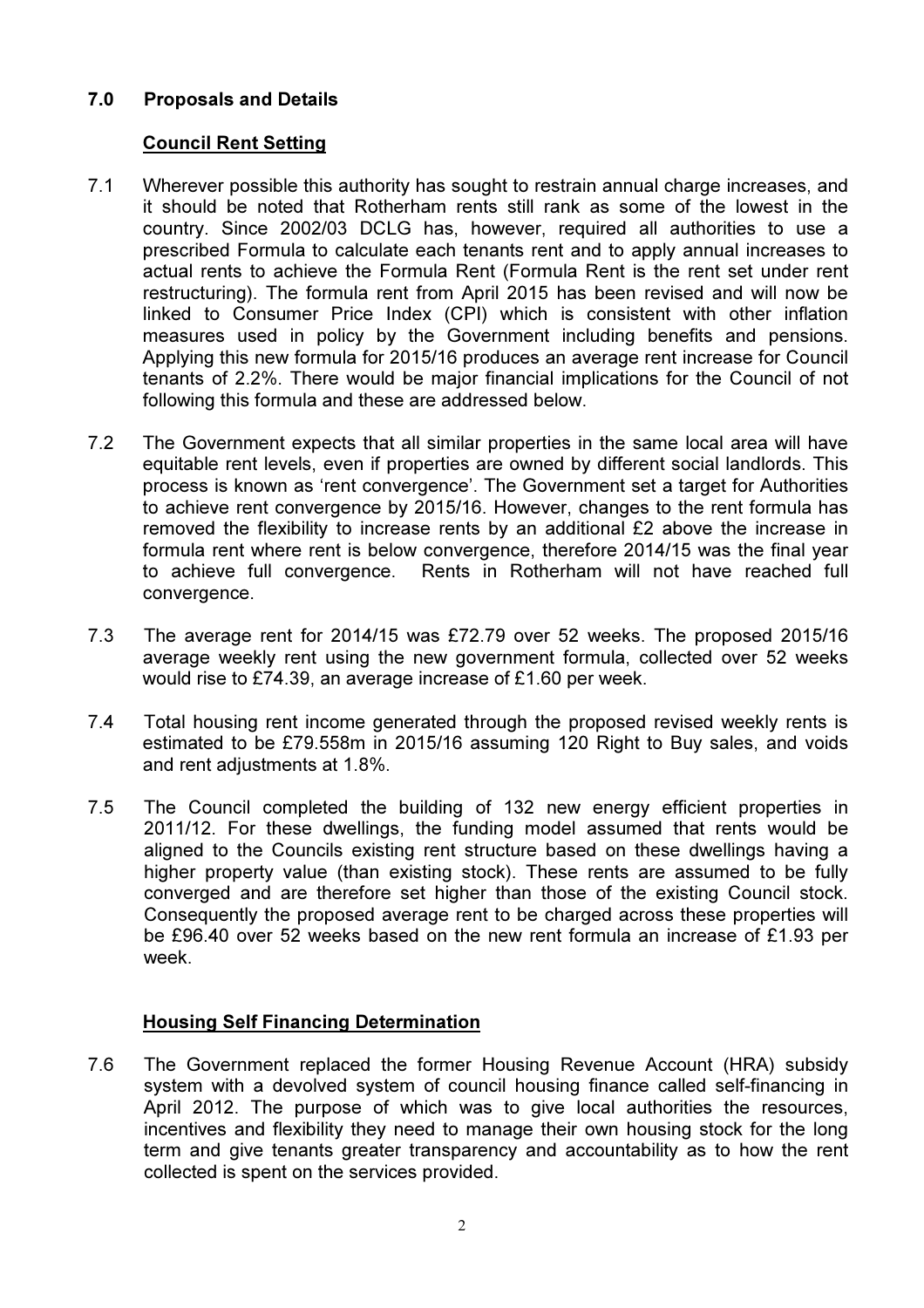- 7.7 A 30 year Business Plan has been refreshed to take into account the changes to the rent formula and investment plans to give indicative income and expenditure for the short, medium and long term. Key to the original Business Plan was the requirement to ensure that rents converge by the government's target by 2015/16 and increase in line with national guidelines. Changes to the formula rent from April 2015 will mean that the council will now not meet rent convergence which will result in lower levels of income and therefore impact on the investment plans within the HRA Business Plan. The updated HRA Business Plan will be shown in a separate report.
- 7.8 Due to historical decisions to limit rent increases, Rotherham's rents were not scheduled to reach full convergence until 2016/17 on the existing formula. Under the new formula, Rotherham will receive approximately £4m less income than planned under the convergence process. This shortfall would obviously be compounded over future years within the 30 year Business Plan, and will have a significant effect on the previously predicted surpluses within the plan. Government guidance states that where properties have not reached formula rent by April 2015 it is expected that the rent is moved up to formula rent when the property is re-let following vacancy. On average 1800 properties are re-let each year, adopting this policy would generate additional income of approximately £172k in 2015/16.
- 7.9 From a financial perspective even minor changes in percentage increases have a significant effect on the income level the council recovers and our ability to offer tenants a high quality service. Every 1% reduction below the proposed rent increase results in a loss of rent income to the Council of £778k (or for tenants an average reduction of 74p per week over 52 weeks). This obviously compounds over time and would further significantly erode the anticipated long term viability of the 30 year business plan. In addition, not to follow the new formula rent when rents have not reached full convergence would impact on investment plans within the HRA Business Plan.
- 7.10 As a comparator, this year's proposed average rent increase is significantly below previous increases. Over the last three years rents have increased by 6.57%, 6.19% and 9.45% respectively.

#### Garage Rents

7.11 The Council has continued with its garage site improvement programme investing a further £250,000 in 2014/15. In line with changes to the rent formula and a move from the use of RPI to CPI it is proposed to increase the rents in line with CPI by 1.2%. This would increase garage rents from £5.03 to £5.09 per week in 2015/16 (an increase of 6p per week).

It is also proposed that garage plot sites are also increased by CPI, therefore for a surfaced site the charge would increase from £55.90 per annum to £56.57 in 2015/16 (an increase of £0.67 per annum) and for non-surfaced sites from £50.32 to £50.92 per annum (an increase of £0.60 per annum).

#### Cooking Gas

7.12 The Council also charges for cooking gas facility at 86p per week. It is proposed to increase the charge by CPI (1.2%), which in 2015/16 will increase to 87p per week (an additional 1p per week).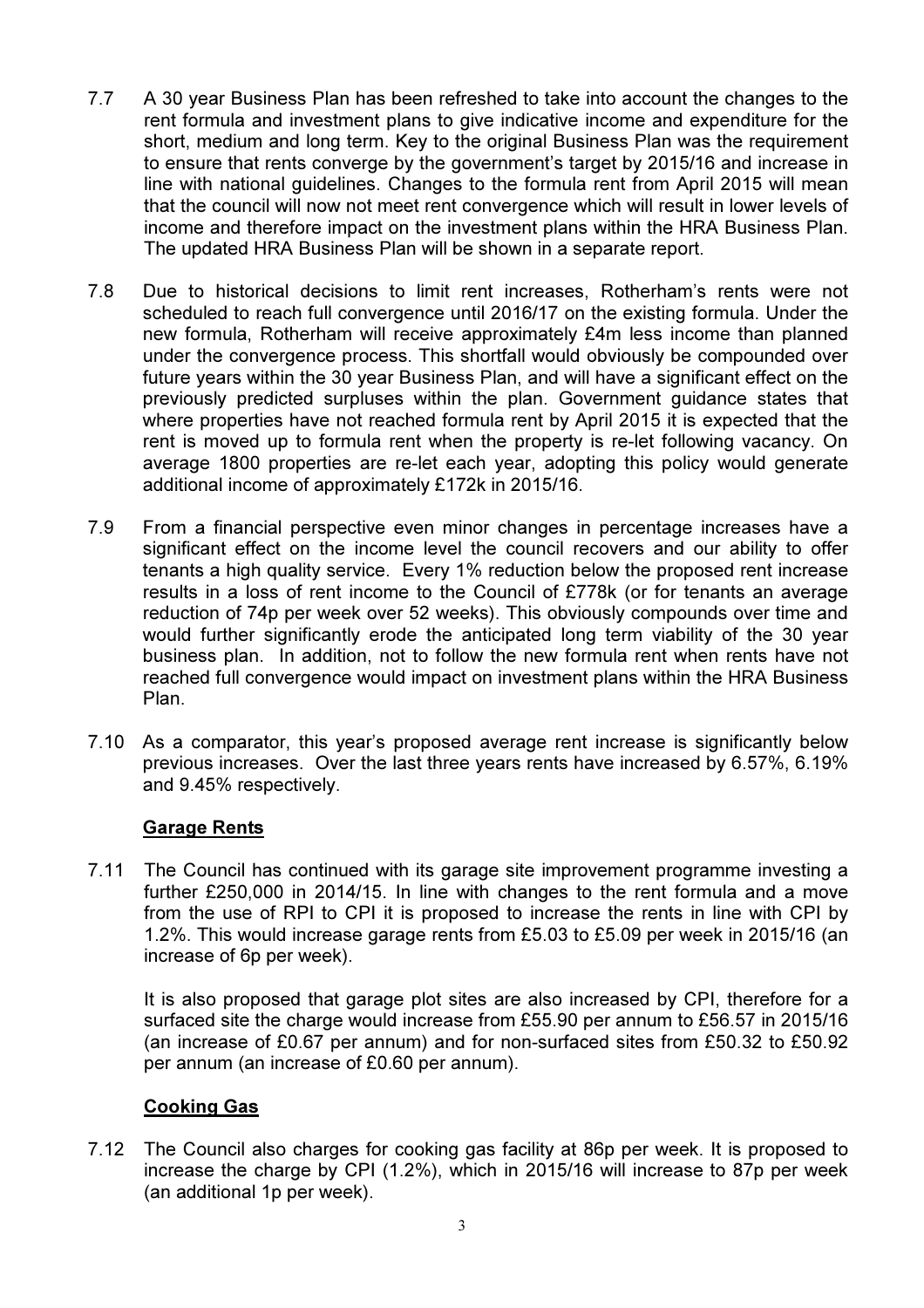#### Communal Facilities

7.13 The Communal charge for Neighbourhood Centres was increased in 2014/15 by inflation to £4.77 (3.2%) per week to cover increased costs of the service. For 2015/16 it is proposed to increase the charge by CPI (1.2%) taking the standard charge to £4.83 (an increase of 6p per week).

 A review of the usage of the Neighbourhoods Centres has been undertaken together with tenant consultation and the findings and recommendations are subject to a separate report. This review included the use of the laundry facilities that are situated in some of the centres and the report proposes an increase in charge to enable the facilities to become more financially sustainable.

#### Housing Revenue Account Budget 2015/16

7.14 Appendix A of this report presents the 2015/16 detailed Draft Operating Statement which is effectively "The HRA Budget".

The table below presents an overall summary position of the Income and expenditure budgets:-

|                                               | <b>Proposed Budget</b><br>2015/16<br>£000 |
|-----------------------------------------------|-------------------------------------------|
| <b>Expenditure</b>                            | 75,776                                    |
| Income                                        | $-84,810$                                 |
|                                               |                                           |
| <b>Net Cost of Service</b>                    | $-9,034$                                  |
|                                               |                                           |
| <b>Interest Received</b>                      | $-70$                                     |
|                                               |                                           |
| <b>Net Operating Expenditure</b>              | $-9,104$                                  |
|                                               |                                           |
| <b>Revenue Contribution to Capital Outlay</b> | 9,104                                     |
|                                               |                                           |
| <b>Transfer to Reserves</b>                   | 0                                         |
|                                               |                                           |
| Surplus for the Year                          |                                           |

It can be seen that based on the proposals to increase the dwelling rent income and service charges outlined in this report the budgeted income of £84.810m is anticipated to be collected in 2015/16 and that this is offset by £75.776m of budgeted expenditure, which represents the net cost of delivering the service. As budgeted income is greater than the net cost of delivering the service, there is an overall net income of £9.034m to the service.

Once capital financing interest has been charged to the HRA, and a Revenue Contribution to Capital of £9.104m has been made towards the HRA Capital